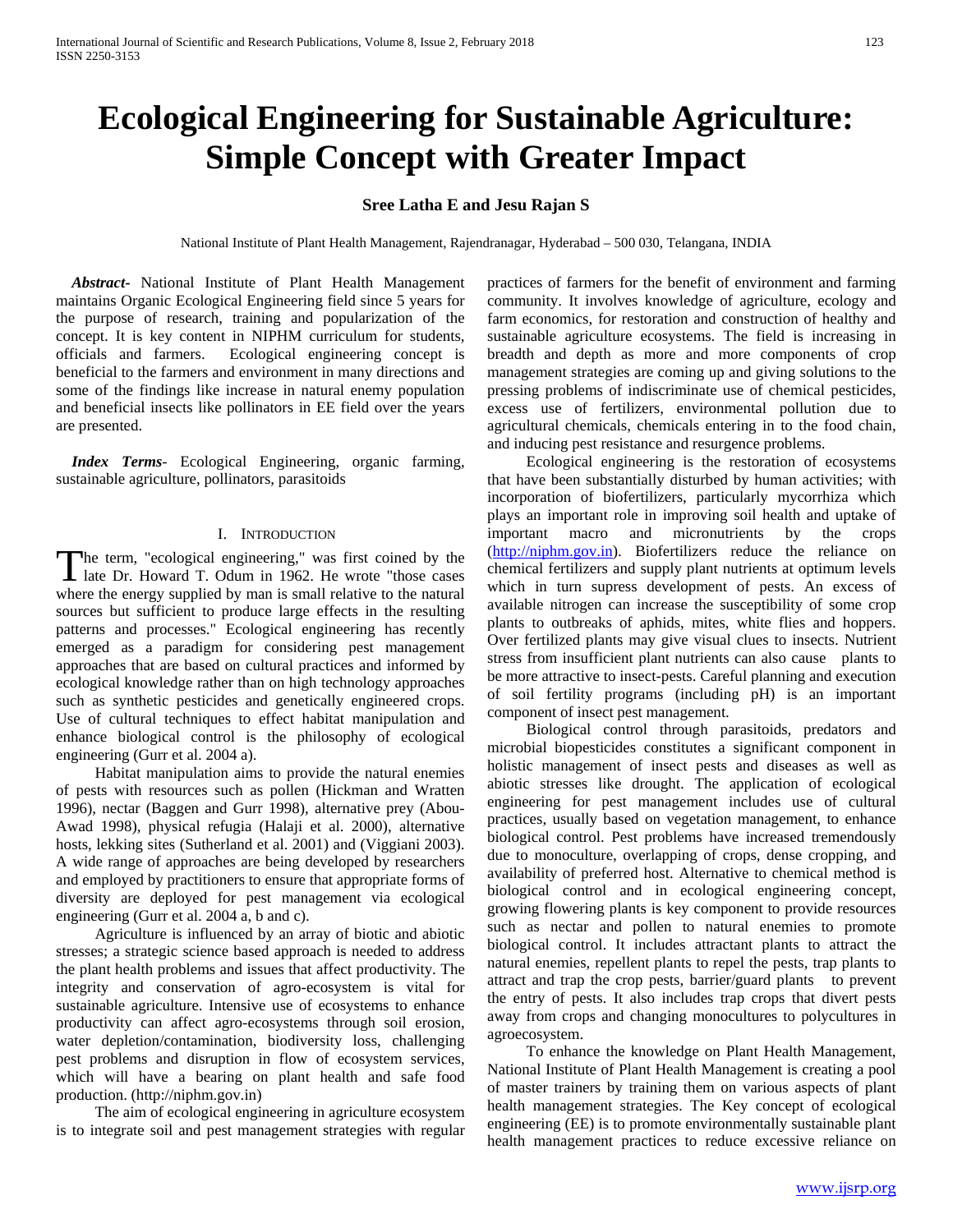chemicals. NIPHM is maintaining ecologically engineered fields of rice and other field crops and vegetable crops in the institute without using chemical insecticides for the past four years and getting good yields. Growing of flowering crops at NIPHM fields has resulted in multiplication of large number of beneficial insects like parasitoids and predators which are controlling the crop pests very effectively. Field studies conducted with different flowering plants at NIPHM suggested that growing of sesame, bhendi, sunflower and sunhemp attracts large number of predators and parasitoids like coccinellids, ground beetles, *Anagrus* species, *Bracon* species etc., which attack the pests.

 Ecological Engineering field attracts different kinds of pollinators like honey bee species *Apis mellifera, Apis cerana indica, Apis dorsata, Apis florea, Tetragonulair iridipennis* etc.,

carpenter bees like *Xylocopa violacea*, *Xylocopa fenestrata* and other solitary bee pollinators like *Amegilla cingulate, Pseudapis oxybeloides*, *Nomada luteoloides, Nomia* sp., *Halictus sp*., *Megachile spp*. , etc., . The pollinators help in natural cross pollination and increases yield.

 For the successful implementation of this technology motivating the farmers to follow these eco-friendly approaches on community basis and avoiding use of insecticides during the first 40 days age of the crop growth for building up of the beneficial insects for effective management of the pests is required. A collective approach by the farming community will not only suppress the pest population but also enhances the soil micro flora and enrich the soil with organic matter.



**Photos: Ecological Engineering Field at NIPHM, Beneficial Insects on sunflower (2016-17)**

#### **REFERENCES**

- [1] Abou-Awad BA, El-Sherif AA, et al. 1998, 'Studies on development, longevity, fecundity and predation of Amblyseius olivi Nasr & Abou-Awad (Acari: Phytoseiidae) on various kinds of prey and diets', *Zeitschrift fur Pflanzenkrankheiten und Pflanzenschutz* 105(5):538-544.
- [2] Baggen LR and Gurr GM 1998. 'The influence of food on *Copidosoma koehleri*, and the use of flowering plants as a habitat management tool to enhance biological control of potato moth, *Phthorimaea operculella'. Biological Control*. 11 (1):9-17.
- [3] Gurr, G. M., S. D. Wratten, and M. A. Altieri, editors. 2004a. Ecological Engineering for Pest Management: Habitat Manipulation for Arthropods. CSIRO Publishing, Collingwood, ISBN 0 643 099022 3.
- [4] Gurr GM, Wratten SD, Tylianakis J, Kean J, and Keller M 2004b, Providing Plant Foods for Insect Natural Enemies in Farming Systems: Balancing Practicalities and Theory, in F.L. Wackers, P.C.J. van Rijn, and J. Bruin (eds.), Plant-Derived Food and Plant-Carnivore Mutualism, Cambridge University Press, Cambridge.
- [5] Gurr G M, Wratten S D and Altieri MA, 2004c Ecological engineering: a new direction for agricultural pest management AFBM Journal, Vol - 1(1):28-35
- [6] Halaji J, Cady AB and Uetz GW 2000, 'Modular habitat refugia enhance generalist predators and lower plant damage in soybeans', *Environmental Entomology*, 29:383-393.
- [7] Hickman JM and Wratten SD 1996, 'Use of *Phacelia tanacetifolia* strips to enhance biological control of aphids by hoverfly larvae in cereal fields', *Journal of Economic Entomology*, 89:832-840.
- [8] NIPHM: http://niphm.gov.in
- [9] Odum HT 1962, 'Man in the ecosystem',. in Proceedings Lockwood Conference on the Suburban Forest and Ecology, Bulletin of the Connecticut Agricultural Station 652, Storrs CT pp. 57-75.
- [10] Sutherland JP, Sullivan MS and Poppy GM 2001, 'Distribution and abundance of aphidophagous hoverflies (Diptera: Syrphidae) in wildflower patches and field margin habitats', *Agricultural and Forest Entomology*, 3:57-64.